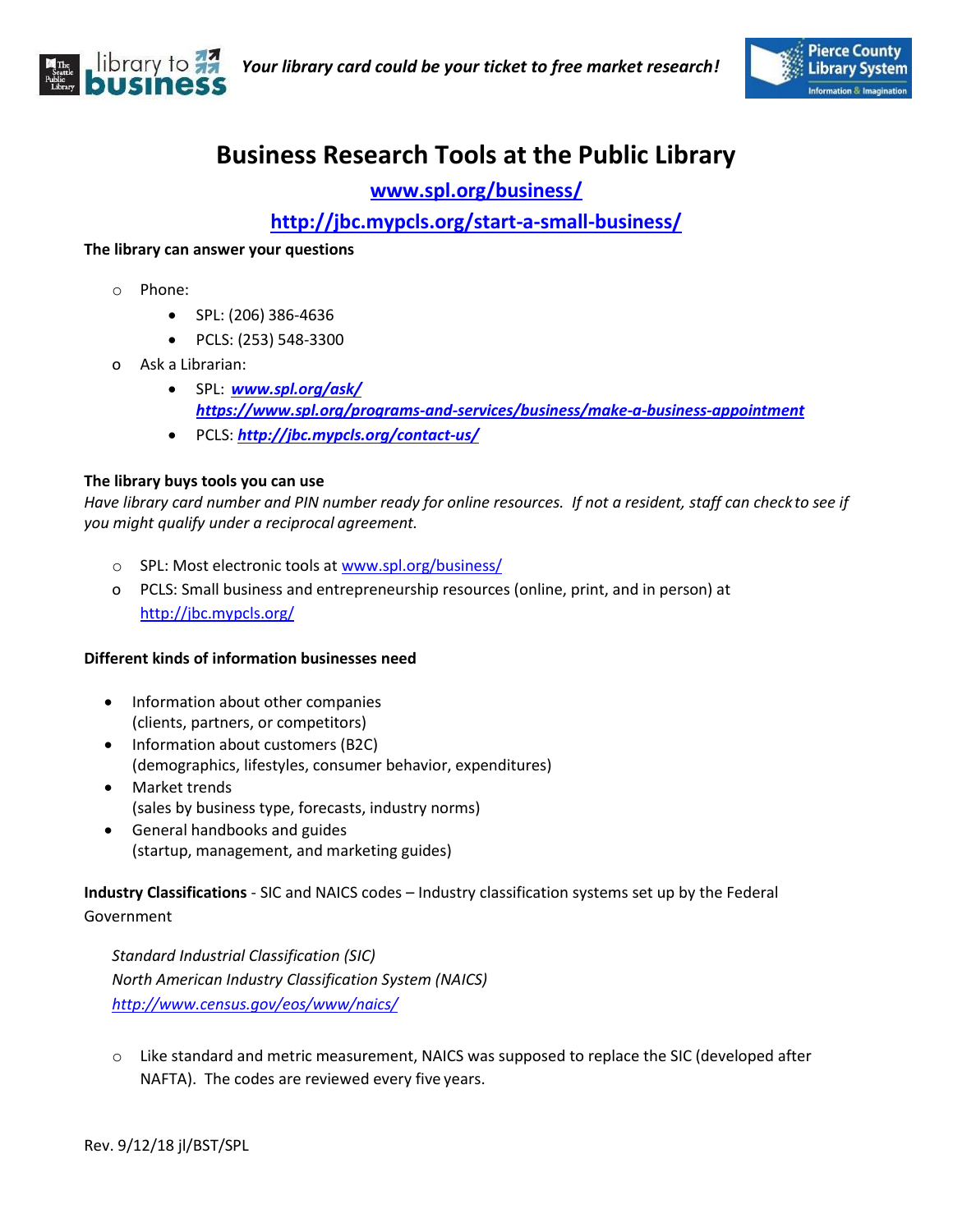



## **Business Plans Handbook -** Sample business plans **(SPL and PCLS)**

 $\circ$  Real-world examples of plans from a wide variety of manufacturing, retail, and service industries.

**Mergent Intellect** – Directories, Industry, demographics, Ratios **(PCLS)**

- o Consumer data, demographics, industry
- o First Research industry profiles

**ReferenceUSA** – Company search to find listings by industry, geography, size, and other criteria **(SPL)**

- $\circ$  Geography metro area, radius, street address
- o Business size # of employees, sales volumes *(caution: sales volumes are calculated, notactual)*

**DemographicsNow** – demographic information about potential customers **(SPL and PCLS)**

- o Specific geographies type in a city name or an address (radius), select from the geography menu, or create custom geography on the map
- o Population current, past, and forecast
- o Mosaic USA Mosaic is a consumer segmentation system that describes American consumers and the database can be searched for these (definitions and explanation under "Help & Info)
- o Company profiles market sizing, locations, companies out of business

**Key Business Ratios** – Access competitive benchmarking data, featuring 14 key business ratios in 800 lines of business. **(PCLS)**

**Business Ratio books** - ratios of typical financial data for various industries. Compare financial situation of a company (or company plan) to others in the industry **(SPL)**

- o RMA Annual Statement Studies **(also available as an electronicdatabase!)**
- o Almanac of Business and Industrial Financial Ratios

**Business Source Complete** – Business videos, company profiles, market research reports and industry profiles. **(PCLS)**

**Business Insights: Global** - information about large companies (private and public), industries, and articles **(SPL)**

- o Not as many companies as Reference USA, but often more detailed information
- o Single search box will search across all categories including journal articles, companies, industries, and brand name lookup

**ABI/Inform Trade & Industry**– articles from trade publications and market research reports **(SPL)**

- o Search for articles published in trade and industry publications
- $\circ$  Includes First Research Industry Profiles current information, great starting place on anindustry

**Lynda.com** – Many online courses to help you build your business skills. Covers a range of topics – marketing to business ratios! **(SPL and PCLS)**